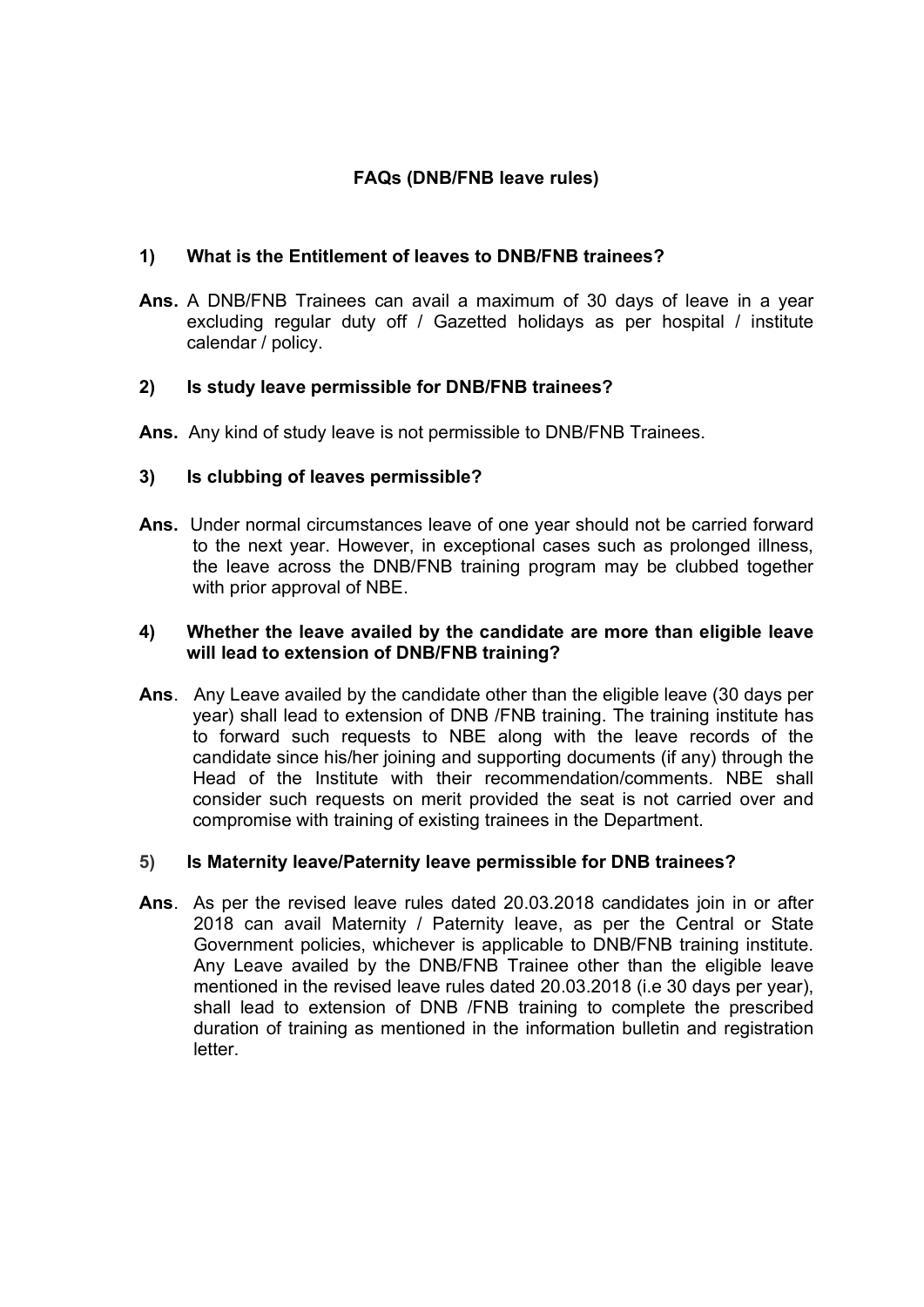# 6) How many months of maternity leave is allowed without any extension?

- Ans. Any Leave availed by the DNB/FNB Trainee other than the eligible leave mentioned in the revised leave rules dated 20.03.2018 (i.e 30 days per year), shall lead to extension of DNB /FNB training
- 7) What happens if I am having a baby, required mother's presence as per the child specialist but my leave of absence needs to be extended even after availing my 3/6 months? Am I eligible for leave on Medical ground with extension?
- Ans. Yes, leave can be taken on Medical ground of your child (If approved by the training institute and NBE). However, such leave availed by the DNB/FNB Trainee shall lead to extension of DNB /FNB training.

# 8) What will happen if I join institute before completing my maternity leave?

Ans. Candidate can join institute before completing my maternity leave, in that case training shall be extended by the equal number of days of leave availed by the candidate.

### 9) What all formalities do I have to perform after joining back from my maternity leave?

Ans. After Joining back, DNB/FNB trainees has to submit the re-joining report through Head of the Institute along with supporting documents (if any) to NBE.

### 10) Am I eligible for stipend in maternity/paternity leave? Do I have to extend my training for the equal number of days for such period?

Ans. DNB/FNB trainees are eligible for stipend either during the leave period or extension of training period as per the policies of DNB/FNB training institute and prevailing rules. Any Leave availed by the DNB/FNB Trainee other than the eligible leave mentioned in the revised leave rules dated 20.03.2018 (i.e 30 days per year), shall lead to extension of DNB /FNB training

### 11) What is the maximum period of leave of any kind which can be allowed to a DNB/FNB trainees? What is the impact if such limit is exceeded?

Ans. A DNB/FNB Trainees can avail a maximum of 30 days of leave in a year excluding regular duty off / Gazetted holidays as per hospital / institute calendar / policy. Any Leave availed by the DNB/FNB Trainees other than